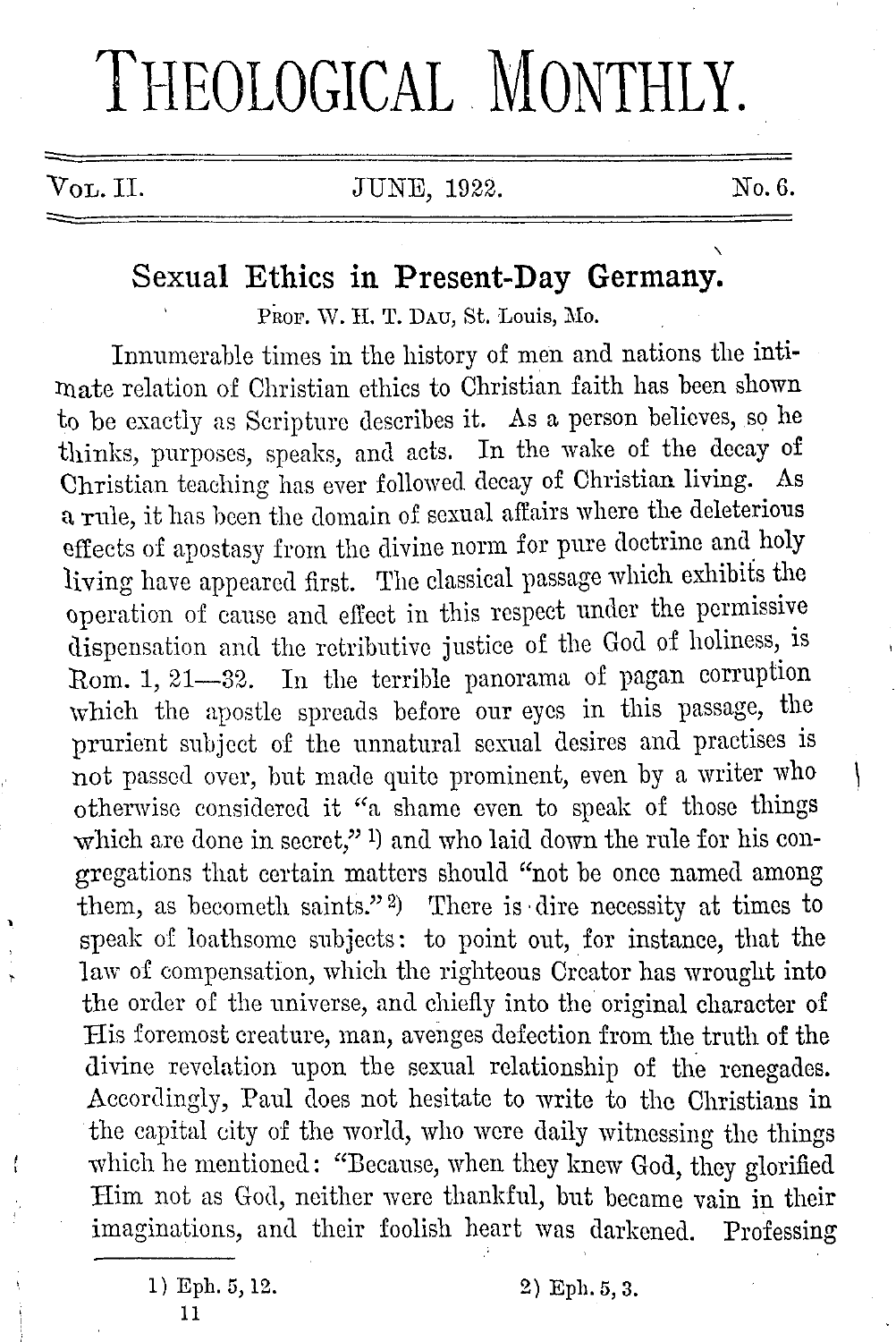# **BOOK REVIEW.**

*Concordia Publishing House, St. Louis, Mo.:* -

### Lutheran School Journal. An Educational Monthly. Edited by an Editorial Committee of the Faculty of Concordia Teachers' College, River Forest, Ill.

No. 4 of Vol. LVII of the *School ,lournal* has, by resolution of the General School Conference, held at River Forest, February 22 to 24, been published for general distribution. This number contains the report of the Conference, a paper by Pastor R Eickstaedt on "The Great Dangers Threatening Our Parochial School," a paper by Pastor Theo. Schurdel on "The Christian Training of Children in the Home," theses by Pastor 0. L. Hohenstein on "The Accrediting of Our Schools and the Securing of State Teachers' Certificates on the Part of Our Teachers and Pastors," reports from the various Districts of Synod on our schools, and, finally, a report of the work of the School Board. Only the report of the School Board is printed in English.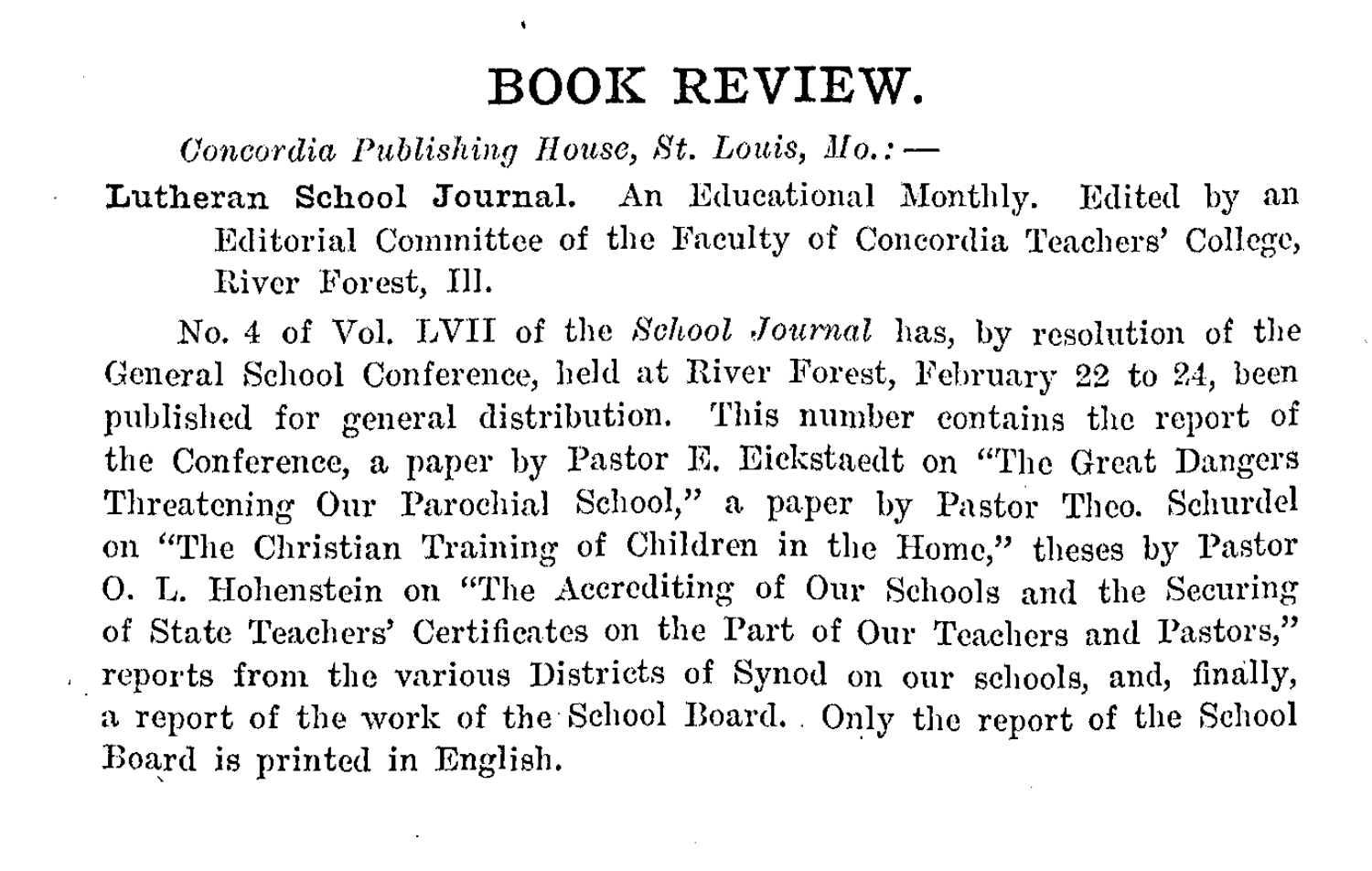We recommend that congregations order copies of this number of School Journal for general distribution among their members. The the *School Journal* for general distribution among their members. price of this number depends upon the size of the edition. It will be less than eight cents per eopy, delivered in quantities. School ollicers, pastors, and teachers desiring copies will please address Prof. A. C. Stellhorn, 525 Sanders St., Indianapolis, Ind. Money should not be sent until noti-<br>fied what the cost will be fied what the cost will be.

Synodical Reports of the Missouri Synod, Nos. 17 to 22. *Iowa District,* 76 pages, 3G cts. Doctrinal paper: "Tho Fourth Petition for · Teachers and Hearers," by Pastor F. Wolter. - *Central District*, 36 pages, 18 'cts. Doctrinal papers: "Jesus Christ, the Son of God, Our Lord," by Pastor W. Georgi, and "The Church and Missions" (English), by Pastor F. J. Lankenau. - *Kansas District*, 100 pages, 47 ets. Doctrinal paper: "Social Religion," by Dr. P. E. Kretzmann. - *Texas District*, 56 pages, 28 cts. Doctrinal paper: "The Third Article of the Formula of Concord," by Pastor C. W. Rische. - *l:foiithern Illinois District,* 04 pages, 30 cts. , Doctrinal paper: "The Holy Scriptures," by Dr. F. Pieper. -*lVestern Dfatrict,* 28 pages, 15 cts. Doctrinal paper: "On the Duties to which the Office of the Keys Obligates a Christian Congregation," by Pastor Jul. A. Friedrich. A short paper was also read on "The Changes which have been Made in Synod's Secondary Schools within the Last Years," by Prof. H. Lobeck. FRITZ. Years," by Prof. H. Lobeck.

- Program for a Children's Service on the Seventy-Fifth Anniversary of the Ev. Luth. Synod of Missouri, Ohio, and Other States. 1847-1922.
- Programm fuer einen Kindergottesdienst zum fuenfundsiebzigjaehrigen Jubilaemn der Ev.-Luth. Synode von Missouri, Ohio und andern Staaten. 1847-1922. Single copies, 5 cents, postpaid; per 100, \$4.00, plus carriage.

These programs by word and picture remind our people of some of the blessings which the Lord has given to our Synod during the seventyfive years of its history. It goes without saying that our congregations ought to use them in celebrating Synod's anniversary. FRITZ.

A Short Course in Letter-Writing. Compiled by *L. C. Heidemann.*  27 pages,  $5 \times 7\frac{1}{2}$ . 15 cts., postpaid.

The letter and its general make-up, including the addressing of the envelope and the affixing of the stamp, reflects the character of the writer. The writing of a good letter is an art which must be learned. Mr. Heidemann's book may be used to good advantage in schools and families. families. FRITZ.

The Voice of Rejoicing. *M. H. Schumacher.* Single copies, 35 cts.

This is No. 6 of *Concordia Collection of Sacred Choruses and Anthems for More Ambitious Choral Organizations.* The text of this composition is Biblical, and is suitable for any occasion of sacred joy, although the Easter sentiment in the soprano solo is predominant. Text, both English and German. Partle and German.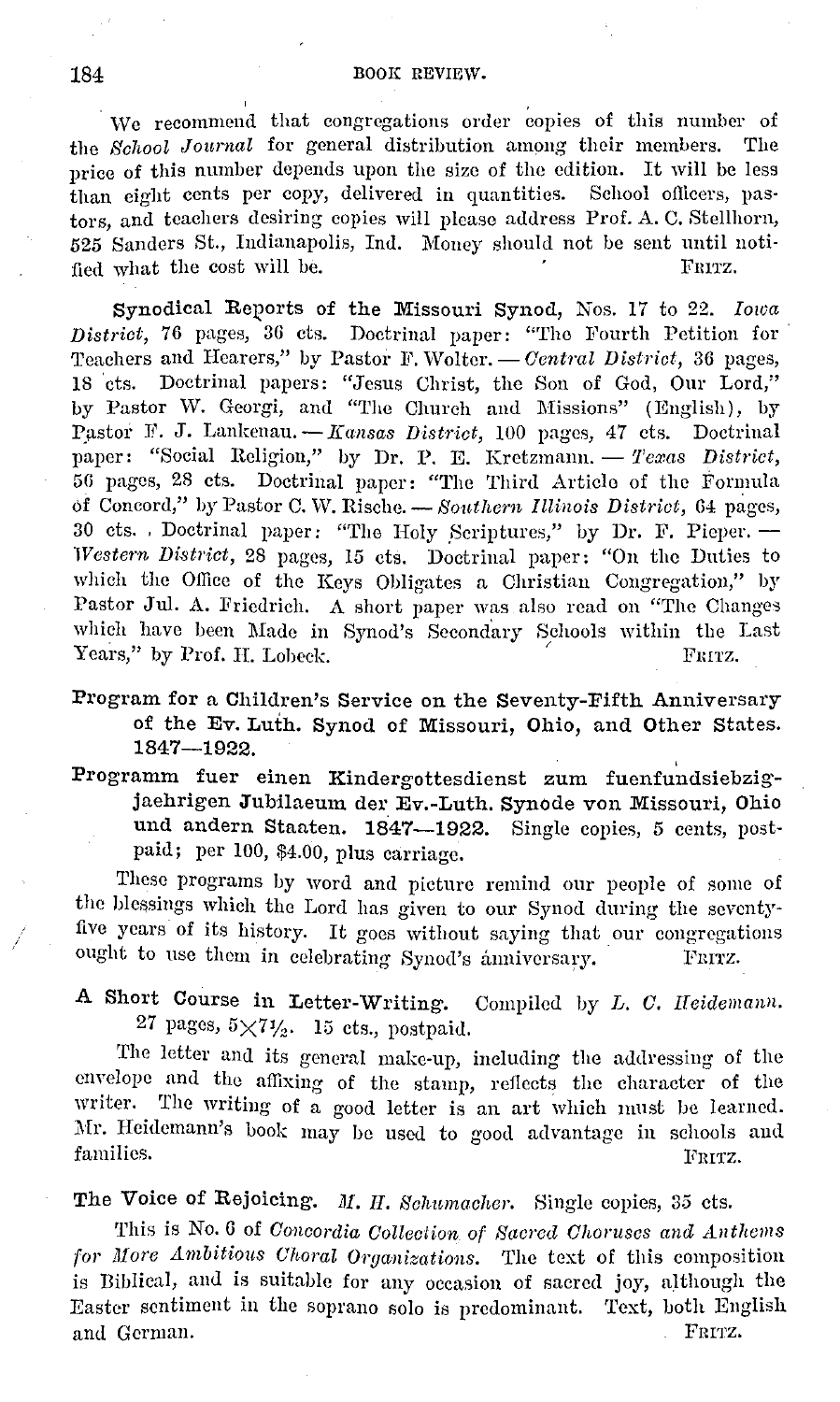Soli Deo Gloria. A Sacred Cantata for Congregation, Mixed Chorus, Children's Chorus, and Soloists. Words by *Paul E. Kretzmann*. Music by *G. C. Albert Kaeppel.* 138 pages, 7×11. \$1.25.

Kretzmann and Kaeppcl proved their ability to unite ior the edification of our churches the gifts of liturgical taste and melody, by giving us the Christmas cantata, Unto Us which has so rapidly won its way into the hearts of our congregations. *Holi Deo Gloria,* supplied with English and German text, by the suggestiveness of its arrangement, its happy choice of motives suited to the jubilee of a Christian organization, and by the unique harmonization of many of its choruses, - which, however, never become baroque in their use of the romantic element in music, but conform to the most rigid churchly standards, -- cannot fail to vindicate its title as a musical expression of the Church's joy in its Lord. GRAEBNER. musical expression of the Church's joy in its Lord.

 $\emph{Notarion Publishing Co., 105 Florida St., Buffalo, New York: -}$ 

The Scripture Searcher. A New Quarterly to Guide Christians to Fol· low Christ's Word. Rev. Wm. Dallmann, Editor-in-Chief. Quarterly, 32 pages. 75 cts. a year. Special rates in quantities. Sample copies provided gratis.

The purpose of this quarterly is to provide suitable material for adult Bible classes. During 1922 the life of the Apostle Paul will be studied. The January number covers the following theme: "The Antecedents of Paul." Each lesson is supplemented by Scripture-readings for each day of the week, and there is a wealth of historical data illustrating the events of the apostle's life. The lessons are so arranged and grouped under proper Scripture-passages as to emphasize certain Catechism truths that constitute the topic of each discussion. Each number contains also a number of songs, most of them translations of well-known German hymns. MUELLER,

Catechetical Review. Published by order of a Lutheran Conference. 36 pages, 5X7. Each, 25 cts.; dozen, \$2.40. Order from Rev. A. II. Lange, Madison, Nebr.

This booklet has been found helpful in the hands of adults during their course of preparation for confirmation and also for review in junior classes in the weeks preceding their public examination. It contains 451 questions on the Six Chief Parts of the Lutheran doctrine. Some 40 short Biblepassages are reprinted in full, being answers to as many questions.

GRAEBNER.

#### *Lutheran Publication House, Philadelphia:*  $-$

The Lutherans in the Movements for Christian Union . *.* J. *L. Neve, D. D.*  226 pages,  $6 \times 9$ . \$2.00.

The chapters of this book, first published in the *Lutheran Quarterly,*  1918-1921, are intended by their author to call attention to the lesson of history for judging the union problem as it exists for the Lutheran Church to-day. Tho special object of his investigation are the union movements among the Germans in the sixteenth, seventeenth, and nineteenth centuries, and he finds the tendency and attitude of unionists, indeed the union problem itself, to be fundamentally the same to-day as it was in earlier centuries. We have in Dr. Neve's chapters a history of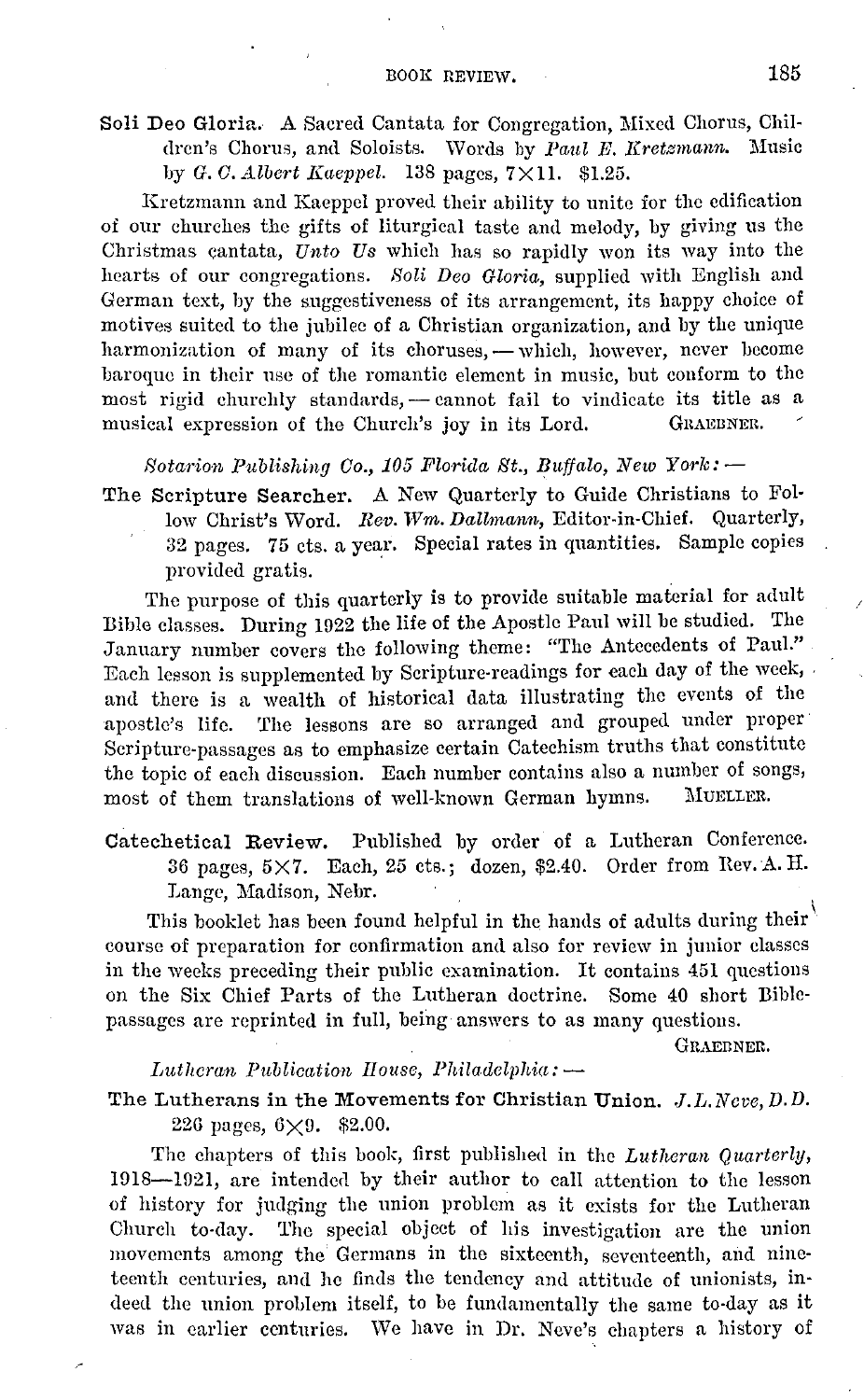.union efforts from the Wittenberg Concord to the present day. The first hundred pages of the book are given to the union movements between Reformed and Lutherans and to the rise of modern unionism in the principles announced by George Calixtus. The reader cannot fail to be impressed by the fact that every argument for the unionistic position has already been announced by Calixtus and answered by his opponents. There is a brief, but very informing chapter on the Prussian church union, followed by an excellent discussion of the Evangelical Synod of North America. Throughout, the author is careful in indicating his Throughout, the author is careful in indicating his sources, frequently quoting chapter and page. The author's own position is an unmistakably Lutheran one: *No* union without unity in doctrine; and as /or Reformed Christianity, there is a difference in spirit and attitude that cannot be bridged. We have space for only two extracts, the one being a signilicant expression of the author's views on congregational practise with reference to secret orders. He says  $(p, 147)$ :

"The German Evangelical Synod, while not allowing ministers to be lodge-members, has from the beginning opened wide the gates to members of secret societies, and its pastors have freely officiated at their funerals, even together with lodge chaplains. This practise, at a time when the leading Lutheran synods refused to let down the bars, was bound to make the German Evangelical Synod popular in lodge circles and to bring many members into its fold. The practise of the German Evangelical Synod on the lodge-question is another symptom of its hroadchurchism or the policy of willingly accommodating itself to the world for the purpose of winning the world. This may seem, on the surface, a Pauline principle, but the danger is in the application of it. (It is a danger which confronts all the churches and synods with a yielding a danger which confronts all the churches and synods with a yielding<br>policy touching this problem.) The practise among the Lutherans of to-<br>day on this problem of pastoral theology is not uniform. The stricter day on this problem of pastoral theology is not uniform. synods, such as the Synodical Conference, Joint Synod of Ohio, German Iowa Synod, have given their testimony against lodge religion in the<br>pulpit and also in synodical deliverances. In the synods forming the<br>United Lutheran Church there is nowhere, and there never was, any attempt to keep lodge-members out of the Church.  $\Lambda$  good many of its synods, however, prohibit their ministers from membership in the lodge, and the aim of their ministers generally is to neutralize the influence of the humanism and moralism of lodge religion by a clear preaching of the Gospel after the order of salvation as taught in the confessions of their Church. But the prohibitory practise of the stricter bodies with regard to the laymen are  $\lceil \mathit{sic} \rceil$  not followed, because they cannot bear to see so many Lutherans abandoned by their own Church. Our ref-<br>erence here is to work among the Germans. It has often been pointed out<br>with regard to lodge-membership that there is a characteristic difference between native Americans and the Germans. The former are less inclined to let their lodge-membership interfere with their attachrnent to the Church; but many Germans, in their instinctive thoroughness and need for consistency, give themselves with heart and soul to the humanistic and universalistic spirit of the institution, with the result that the secret society takes the place of the Church or at least comes first in their attachment, and that it leads them to liberalism in which the reliqion of revelation is looked upon as an expression of superstition. Dy this we do not mean to say that this is the case with all Germans, nor that lodge-membership cannot have the same effect upon the Americanborn."

The other is a suggestive criticism quoted from Dr. Haas of Muhlenberg College, of the economic motive frequently advanced for chnrch union  $(p. 210): -$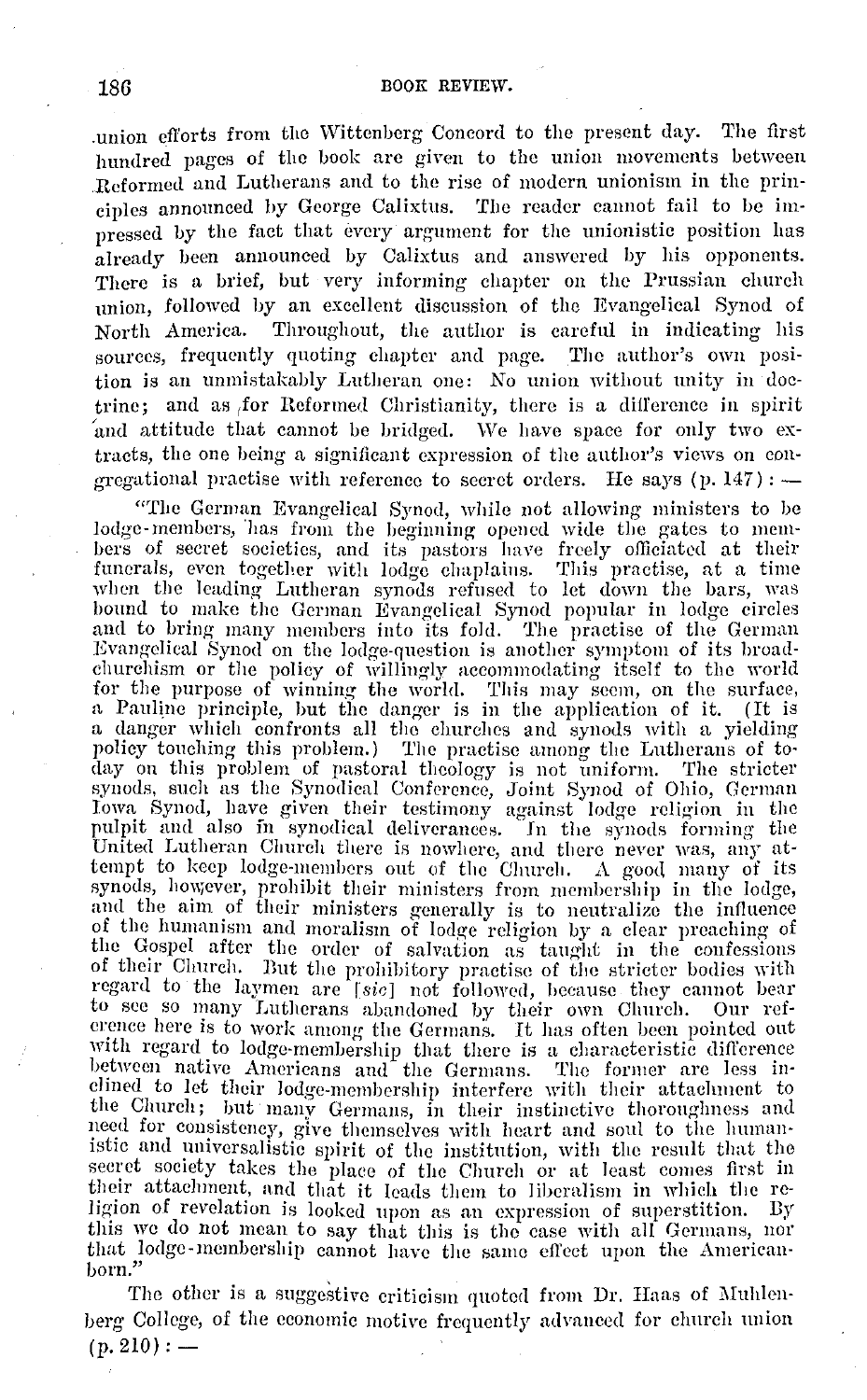"In this age of material considerations and of big financial under-. takings men are prone to judge not only commercial concerns, but all interests of life from the point of view of economic advantage or disadvantage. It seems a great waste of money and effort to perpetuate a number of minor organizations when a large major organization could where the formed with a great budget and a strong appeal because it saves so much in overlapping operations. It cannot be doubted that this economic motive, which looks to a great central religious trust, is moving many motive, which looks to a great central religious trust, is moviug many men to place a minor emphasis upon conscientious convictions which churches have long held sacred. The dream of a great organization, if it be effected without the clearest agreement in the truth, is a violation of the obligation which God has put upon the Church to keep, His truth pure, undefiled, and spiritually effective. A union formed through mere<br>pressure of lay interests from a fundamentally economic emphasis is a destruction of the spiritual strength of the Church." GRAEBNER,

#### *Prof. J. L. Neve, 1015 N. Fountain Ave., Springfield, O.:*  $-$

The Confessional Basis for a Reunited Church. 16 pages,  $6 \times 9$ . 15 cts.

This analysis of the church union basis proposed by the Anglican "World Conference on Faith and Order" goes to the bottom of the church union question by investigating the necessity of creeds and confessions of faith, and of their proper uses. The nttitude of the author, who is professor of Symbolics in Hamma Divinity School (United Lutheran Church), is one of strong dissent from the unionistic and indifferentistic negation. position. GRAEDNER.

- *Oettysburg Compiler Print, Gettysburg, Pa.:*  $-$
- A Proposed ''Supplementary" Ordination. *l'rof. David II. Bauslin,*  D. D., *LL. D.* 16 pages,  $6 \times 9$ .

A discussion of the Episcopalian advances to Congregationalists by which it is proposed that Congregationalist elergymen, without leaving their own denomination or renouncing the ministry which they exercise, submit to ordination by an Episcopal bishop, and thus enter into altar· , and pulpit-fellowship with the Episcopal (Anglican) Church. Dr. Bauslin's analysis is a searching one and reveals a firm grasp on the questions at issue. The pamphlet is a reprint from the *Lutheran Quarterly*, to which it was contributed by Professor Bauslin, since deceased, in Janu-<br>ary, 1922. <br>GRAERNER. ary, 1922.

The Book of Life. Senior Department of *Wartburg Lesson !Ielps.* Volume I. M. Reu, D. D., Professor at Wartburg Seminary, Dubuque, Iowa. Second Edition. With 38 illustrations and maps. 320 pages,  $5\frac{1}{4}\times7\frac{3}{4}$ .

*1'he Book of Life* is to appear complete in three volumes of about 300 pages each: two on the Old nml one on the New Testament. "The chief aim," says the author in his preface, "is to introduce the reader to the contents of the Dible itself; hence only what is. most important has been told about or concerning the Dible." The selection of the ma· terial, its presentation, its typographical make-up, together with many valuable illustrations and maps, are in accordance with the author's recognized ability as a teacher and a theologian in the Lutheran Church.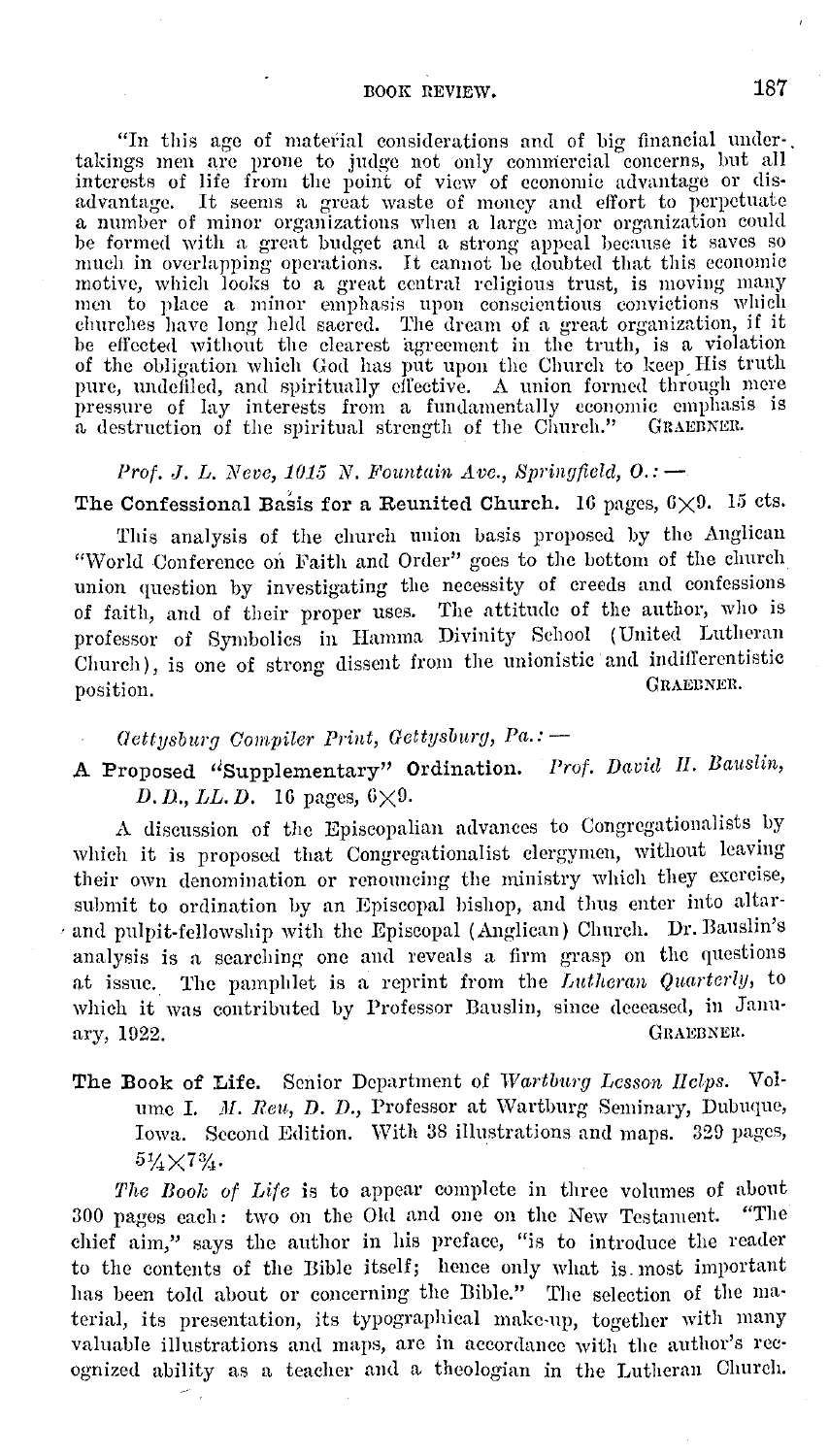#### 188 BOOK REVIEW.

The first, volume, the only one which has left the press, contains notes on the Bible in general, and treats the Old Testament books up to and<br>in the two books of Samuel FRITZ. including the two books of Samuel.

#### *Wartburg Publishing House, Waverly, Iowa: -*

Topics for Young People's Societies. Vol. 1, Nos. 1 and 2. Prof. M.  $\text{Re}u, D, D.$  32 pp.,  $5 \times 7\frac{1}{2}$ . Single copies, 15 cts.; ten or more copies. 15 cts. per copy per year.

Professor Reu here essays the first two instalments in a series of topical handbooks for young people's societies. In the *Lutheran Herald*, beginning in 1915, two series by the same author had appeared, treating, respectively, the "Life of Martin Luther" and "The Lutheran Church and the Churches Round about Her." In the new series various topics will be presented. grouped under four general heads: Biblical, missionary, historical, and doctrinal. The first quarter is devoted to three Biblical topics: Adam, Cain, and Enoch; three missionary: The Reformation and Missions, Swedish Lutherans and Missions, Justinian vou Weltz; three historical topics, treating the State of the Heathen World at the Time of Christ, the State of the Jewish Church, and the Beginning of the Christian Church; and finally, three doctrinal topics: There Is a God, treated in two studies, and, God Is a Person. The second quarter is similarly provided for. In their exposition of the suggested topics the chapters by Dr. Reu are all that can be desired, and while we shall not subscribe to every statement contained in these outlines, we consider them another step forward in the direction of a thoroughly useful system of manuals for young people's societies.

GRAEBNER.

#### *The Westminster Press, Philadelphia:* -

The Gospel of Luke. An Exposition by *Charles R. Erdman*, Professor of Practical Theology, Princeton Theological Seminary, Princeton, N. J. Author of *The Gospel*, of John, an *Exposition*, The Gospel of *Mark, The General Epistles, The Acts, The Gospel of Matthew, Com*ing to the Communion, etc. 229 pages. Cloth with gilt lettering. \$1.00 net, postpaid.

This dainty little volume is a fitting companion to the author's widely read expositions on various hooks of the Bible. Its purpose is, in the author's own 'words, "to place the Gospel of Luke in convenient form, and hy an outline and brief comments to aid in fixing the thought of the reader upon the successive scenes of the Gospel-story." In simple, beautiful words the author interprets the message of St. Luke, tracing, in continued discourse, the main lessons of the text. Of course, there are numerous places where the reviewer would differ with the writer. It is hardly credible that "the mind of John the Baptist became clouded with doubt"  $(p. 76)$ . The application of Luke 9, 49.50 is liable to be misunderstood, to say the least. Certainly, "all Christians are expected to confess the same creed," even if they do not "enjoy the same ritual, or accept the same polity, or employ the same method of work." Everybody who does not proclaim "the Word of the Master" is surely against Him (p. 102). In interpreting Luke 18, 15-17, the meaning and efficacy of Baptism ought to be stressed and the lesson applied. These differences have, however, not marred the pleasure with which, in general, the reviewer has read the book. MUELLER.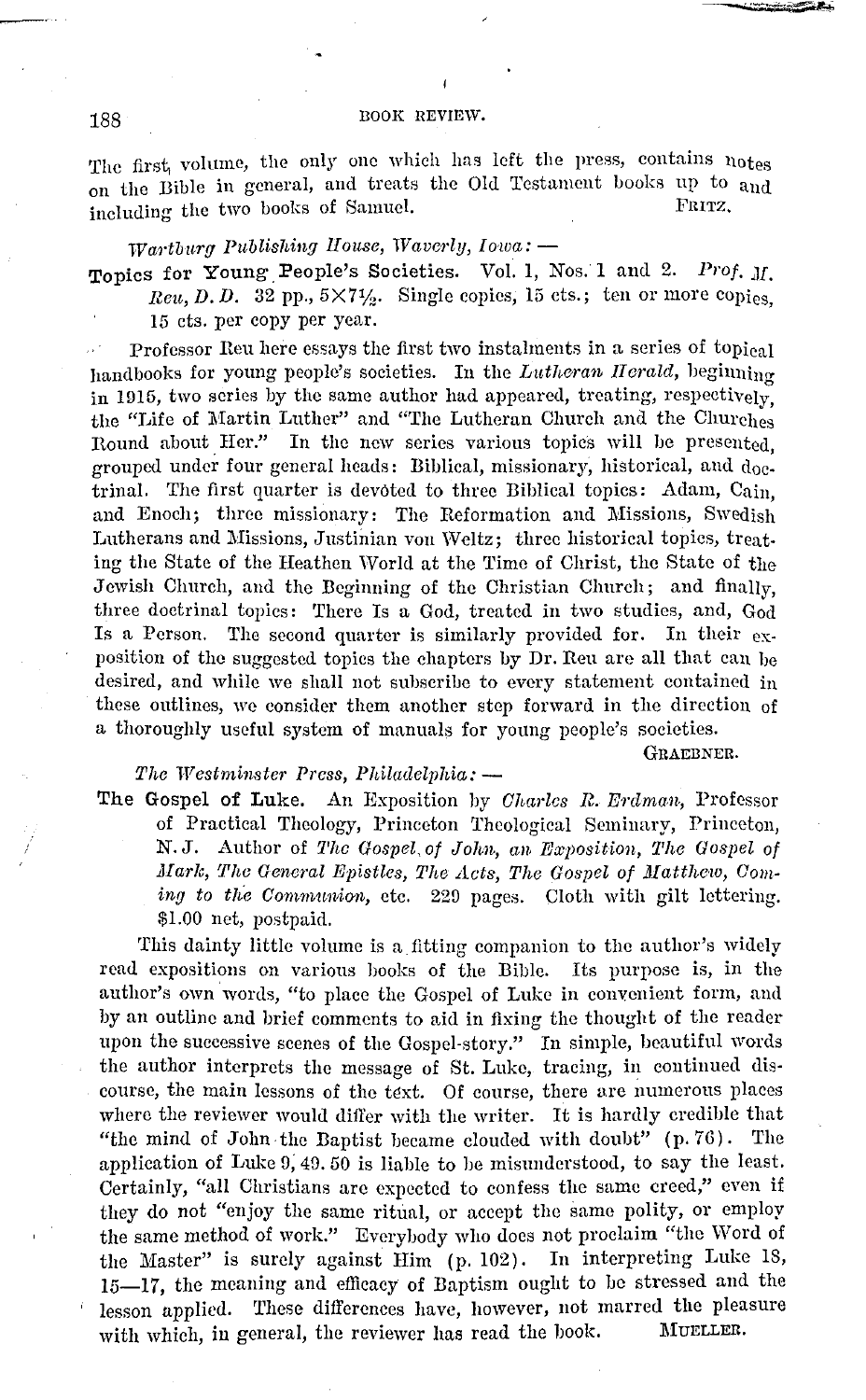*Charles lfoi·ibner's Hons:* -

Luke the Historian in the Light of Research. A.T. Robertson, M.A., *D. D.* 257 pages, cloth. \$2.50.

In this volume, Dr. Robertson, Professor of New Testament Interpretation, Southern Baptist Theological Seminary, Louisville, Ky., sets forth the latest findings and discoveries, especially those of Sir W. M. Ramsay, on Luke's books, and finds in them an "amazing vindication of St. Luke." While it is not claimed that every difficulty in Luke's books has been solved, "so many have been triumphantly removed that Luke is entitled to the benefit of doubt in the rest." "Modern scholars are no longer on the defensive about Luke. His books can be used with confidence. The work of research has thrown light in every direction, and the story is fascinating to every lover of truth."

These facts established, the author discusses the following themes: "The Authorship of the Gospel and the Acts," "A Sketch of Luke's Career," "The Date of the Gospel and the Acts," "Luke's Method of Research," "The Sources of the Gospel," "The Sources of the Acts," "The Use of Medical Treatments by Luke," "A Physician's Account of the Birth of Jesus," "The Romance of the Census in Luke's Gospel," "A Physician's Report of the Miracles of Jesus," "A Literary Man's Record of the Parables of Jesus," "An Historian's Idea of the Deity of Jesus," "Points of Chronology in the Lukan Writings," "Archeological and Geographical Data in the Acts and Luke's Knowledge of Roman Law," "Nautical Terms in Acts 27," "The Speeches **in** the Acts," "Broad Outlook on Life." These chapters are supplemented by an index of authors and books referred to, an index of Scripture and papyri quotations, and an index of subjects.

In discussing these points, the author approaches his suhject with a manifest love for "the heloved physician" and his writings, arraying the facts with lucidity and vividness, and vigorously confuting the hypotheses of negative critics. The discoveries of Ramsay are carefully utilized, and their value shown. The author accepts Luke's authorship both of the gospel and the Acts. Of this he says: "In the light of all the facts known to-day, after a generation and more of exacting criticism and research, the theory of the Lukan authorship holds the field, greatly strengthened by the new light that has come. Scholarship can point with pride to what has been done in this field of Biblical investigation. The picture of Luke now stands before us in sharp outline." The name Luke the author interprets as a "pet" name for Loukios, the Latin Lucius. (p. 16.) Of the historical worth of the Lukan writings he says: "The gospel stands the same tests that Acts has umlergone. It is not only the most beautiful book in the world, but it is written with the utmost care and skill." (p. 41.) With regard to the accuracy of Luke he states: "Luke does not say that the previous writers were not accurate. Ile only claims that he has covered the whole field and has done it in harmony with the facts as he could ascertain them after careful investigation. And the results of modern research confirm the Justice of Luke's claim wherever his works can he tested by new discoveries."  $(p. 52.)$  Among the sources of the gospel the author mentions primitive Semitic sources, oral and written, Mark's Gospel, the *Logia,* hut says of the evangelist: "He has not hecn a mere annalist or copyist. Ile has made a careful research for the facts and has taken the pains to write

,,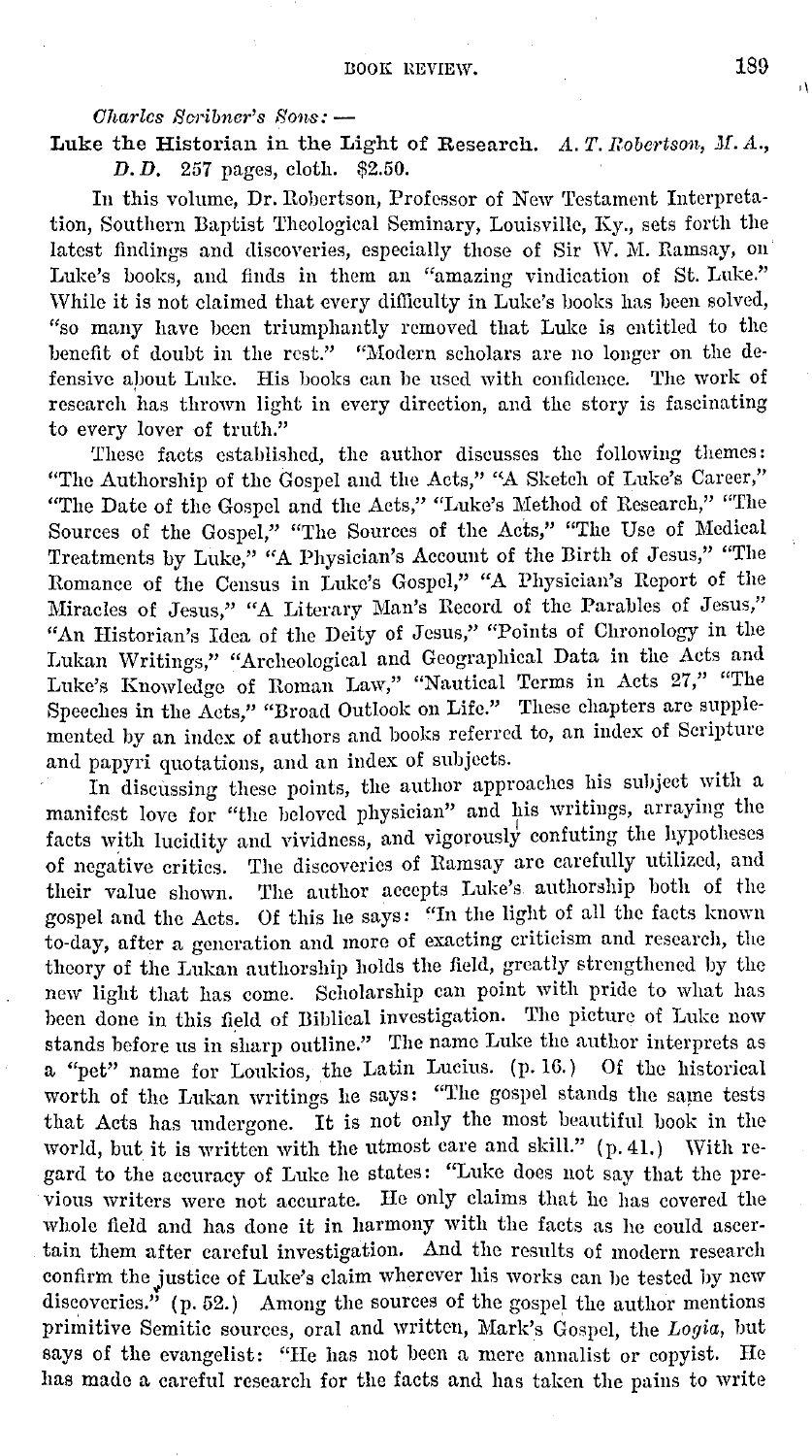a narrative that is more complete than any in existence, aml that is accurate and reliable. He has done it with the skill of the literary artist and with the stamp of his own style and personality at every turn. He has woven the material together into a unified whole that is to-day the joy of all lovers of Jesus and the despair of all imitators. Luke has made the whole world see Jesus as he saw Him, in the vivid stories and narratives<br>that made his own soul glow with the Light of the Ages." (p. 75.) Rethat made his own soul glow with the Light of the Ages."  $(p. 75)$ garding the Book of Acts, the writer states: "The whole discussion has strengthened the argument for the early date and historical worth of the Acts, particularly the early chapters, which were mainly under attack." (p. SD.) Of the virgin birth of Jesus he says: "It is inconceivable that he [Luke] put in these stories without due reflection. He saw what was at stake and wrote them out deliberately. He would not have done so if he had considered them merely idle tales. He believed in the supernatural birth of Jesus." (p.107.) Again: "It remains true that the best explanation of the whole truth about Jesus lies in the interpretation given by Luke in the opening chapters of his gospel." (p. 117.) Regarding "the census in Luke's Gospel," the author summarizes as follows: "Once it seemed a hopeless task to clear up all the blunders charged against Luke in these verses (Luke 2, 1-7), but it has been done. If Ramsay had done nothing else for New Testament scholarship, his name would deserve to be cherished wherever Luke is known and loved. There is a veritable romance in the discovery of scraps of papyri in Egypt that confirm Luke concerning the census system of Augustus, which is ignored by all the ancient historians except Luke, the greatest of them all." (p. 120.) Regarding the deity of Jesus the author writes: "Luke knew Paul's idea of Christ. He identified the theological Christ with the historic Jesus. He did not do so blindly. From the beginning he found the evidence that convinced him." ( p. 155.) Again: "Luke represents the real deity of Jesus, not the mere divinity of humanity. In a word, Jesus is the Son of God in the same sense that He appears in the Fourth Gospel, although John's philosophical language in the prolog is not employed. It is futile to try to make Luke's Christ a mere man, even the best of men. From the virgin birth to the ascension we sec the Son of God limned by Luke, the painter and the historian." (p. 161.) Of especial value are the chapters on "Points of Chronology in the Lukan Writings," "Archeological and Geographical Data in the Acts," "Luke's Knowledge of Roman Law," and "Nautical Terms in Acts 27." Everywhere the reader meets with sound and solid scholarship, deep appreciation of the value of Luke's writings, and a humble Christian faith in the Savior, who is depicted before our eyes in the able writings of St. Luke. We recommend the book as an interesting and instructive guide in the latest researches and conclusions of believing Biblical scholarship, and a convincing refutation of the negative suppositions of higher critics. The material set forth in the volume originally constituted a series of lectures delivered to the Northfield Christian Workers' Conference, August 2-16, 1919, but has been greatly enlarged for publication.  $M$ UELLER.

Counterfeit Miracles. *Benjamin B. Warfield.* 327 pages,  $5\frac{1}{1}\times8$ . \$2.50.

The author treats the following subjects in six chapters: The Cessation of the Charismata, Patristic and Medieval Marvels, Roman Catholic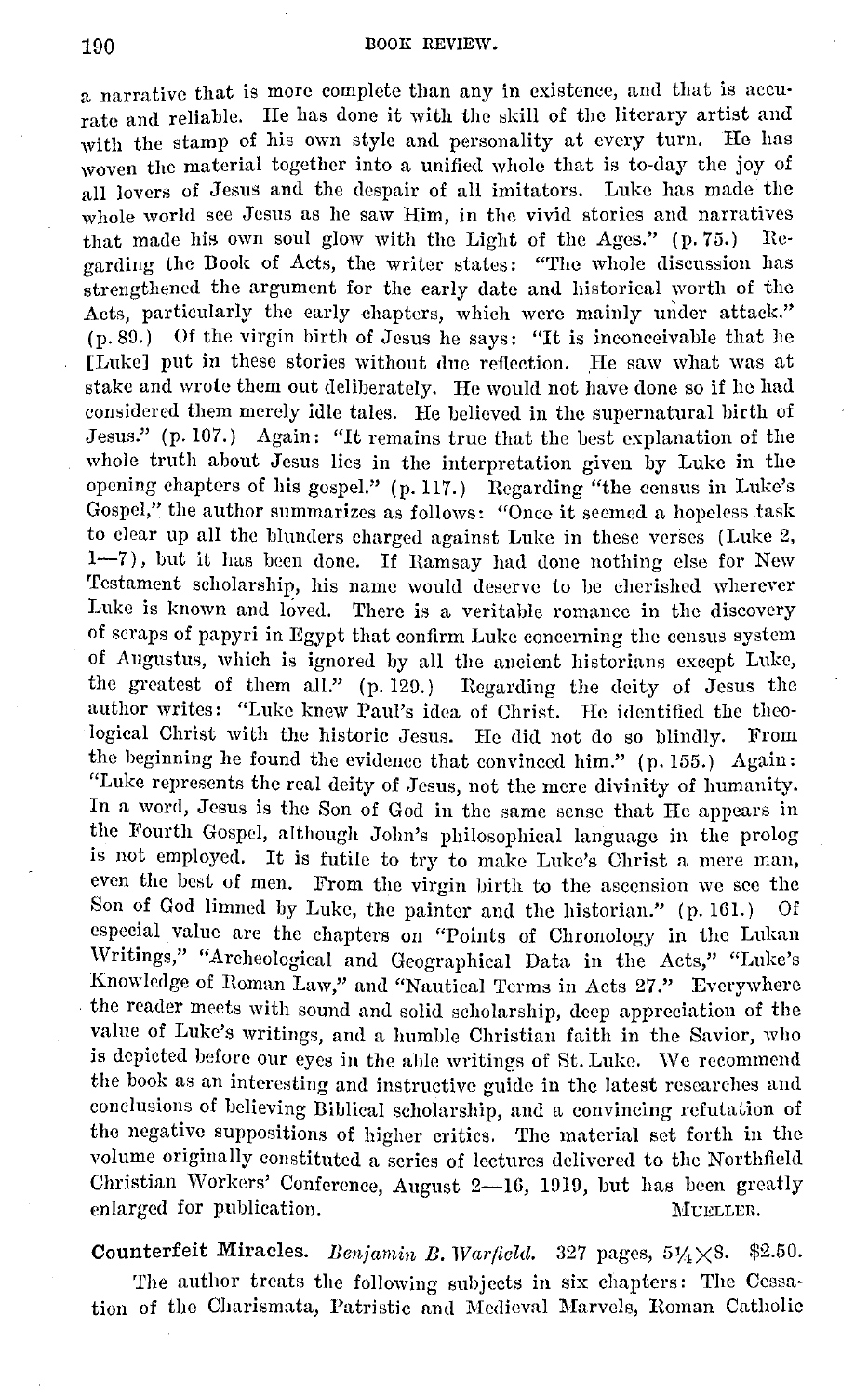Miracles, Irvingite Gifts, Faith-healing, Mind-cure. About a hundred pages of valuable notes are added. The author takes the position "that the possession of the charismata was confined to the Apostolic Age." Speaking of the "miracles" in the Roman Catholic Church, the author says: "For the Church of Rome, while existing in the twentieth century, is not of it. As Yrjoe Hirn crisply puts it: "The Catholic Church is<br>a Middle Age which has survived into the twentieth century'" Cona Middle Age which has survived into the twentieth century.'" cerning Mrs. Eddy's troublesome tooth and of her employment of a dentist, Dr. Warfield says: "But Mrs. Eddy had no Lord to pray to, and no faith in which to appear before Him, and no hope in His almighty succor. Let us bo thankful that she at least had a dentist." The author's Bib· lical position over against the counterfeit miracles of all times is also shown in these words: "Because Christ is all in all, and all revelation and redemption alike arc summed up in Him, it would be inconceivable that either revelation or its accompanying signs should continue after the completion of that great revelation with its accrediting works, by which Christ has been established in His rightful place as the culmination and climax and all-inclusive summary of the saving revelation of God the sole and sufficient Rodecmer of His neople." FRITZ. God, the sole and sufficient Redeemer of His people."

*'l'he Macmillan Company, New York:* -

The Reconstruction of Religion. A Sociological View. *Charles A. Ellwood, Ph. D., professor of Sociology in the University of Missouri,* author of *The Social Problem, An Introduction to Social Psychology*, *etc.* 323 pages. \$2.25.

The following quotations taken from the pages of this book reveal the true nature of its contents, and are to the Biblical Christian at the same time its own condemnation: "A crisis confronts religion in the modern world," says the author in his very opening chapter on "The Religious Revolution." "A New Reformation is necessary within the Christian Church if it is to survive, beside which the Protestant Refornmtion will seem insignificant. Like all our other institutions, religion is in revolution. Either some new form of Christianity or sheer atheism will soon become dominant in the more advanced nations, with agnostic scientific positivism as a third possibility. A fourth possibility, of course, is that our whole civilization may revert to a lower level, and that older and cruder forms of religion may again appear and become common. But this could scarcely occur until the foundations of the higher forms of religion had become sapped; while for psychological reasons (which we shall later discuss) any wide-spread dissemination and popular acceptance of an agnostic positivism is improbable. Practically, therefore, the alternatives before the modern world in a religious way would seem to be either radical irreligion or some more socialized and rationalized form of the religion of Jesus than has yet been attained. The final outcome of the religious revolution through which we are passing is not yet discernible; but its possibilities are, and it is time for thoughtful men to choose among these possibilities while they are still free to shape the future of religion. The crisis in the religious world has been brought ahout by the failure of existing religion to adapt itself to the two outstanding facts in our civilization - science and democracy. The Church